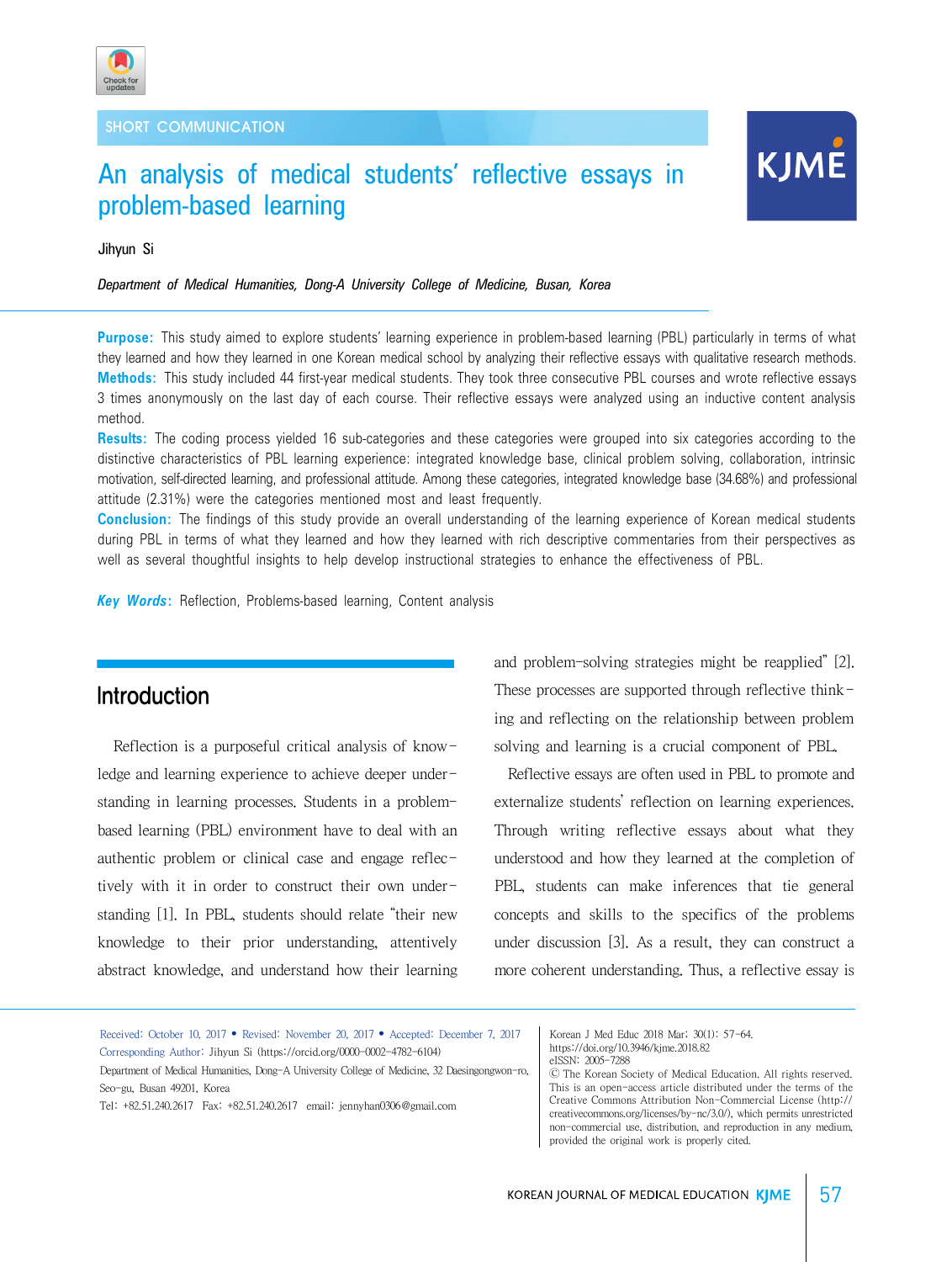itself an effective learning strategy to promote reflection and at the same time can be a tool for assessing their learning experience during PBL [4].

 Many studies have explored medical students' learning experience in PBL, but they have mainly been quantitative, focusing on measuring the effectiveness of PBL compared with conventional teaching methods [5]. Little research has been conducted to qualitatively explore their PBL experience [6]. In addition, almost no research has been conducted to explore their learning experience by analyzing their reflective essays particularly in Korean medical schools. Quantitative research cannot normally provide information about what they learned or felt and how they learned during PBL. Analyzing reflective essays qualitatively can provide richly descriptive information about the learning experience of medical students in PBL from their perspective. Therefore, this study aimed to explore the learning experience in PBL particularly in terms of what they learned and how they learned in one Korean medical school by analyzing their reflective essays with qualitative research methods. Understanding their learning experiences in PBL with in-depth, textualized data can provide thoughtful insights for the development of effective instructional strategies to enhance the effectiveness of PBL.

# Methods

#### 1. Participants

 The subjects of this study were first-year medical students enrolled in the three consecutive PBL courses at Dong-A University College of Medicine in Korea during the fall semester of 2015. These students consented to the collection of data. Among the 49 students in the

classes, five students who did not participate in the entire series of three PBL courses were excluded, leaving 44 first-year students who participated in this study (29 male and 15 female). Their ages ranged from 21 to 33 years (mean $\pm$ standard deviation=24 $\pm$ 2.43). The students in the PBL courses were randomly assigned to discussion groups of seven or eight. They had not taken PBL courses before the first PBL course.

#### 2. Problem-based learning

 The PBL courses in this study consisted of three meetings for 3 weeks. In the first two meetings, the seven or eight students of a group discussed a case together with a tutor for about 120 minutes at a time. A typical PBL course started with the tutor presenting a patient's main symptoms to the students, who then generated multiple hypotheses based on the patient's main symptoms, gathered relevant data from the tutor, and at the end of the first meeting identified learning issues for self-directed learning. In the second meeting, they shared the information they gathered during self-directed learning, reviewed their prior hypotheses based on new information, and decided which hypothesis was accepted as a final diagnosis. In doing so, the students were asked to construct concept maps of their argumentation based on Toulmin's argument model [7].

 In the third meeting, all the students gathered in one classroom with the professor who developed the PBL module and each group presented its concept map. The professor gave feedback on their presentations and delivered a final mini-lecture. The clinical case for the first PBL was of a 2-year-old girl suffering from barking coughing, hoarseness, and difficult breathing. The case for the second PBL was of an unconscious 55-year-old man and the case for the third PBL was of a 73-year-old man suffering from edema.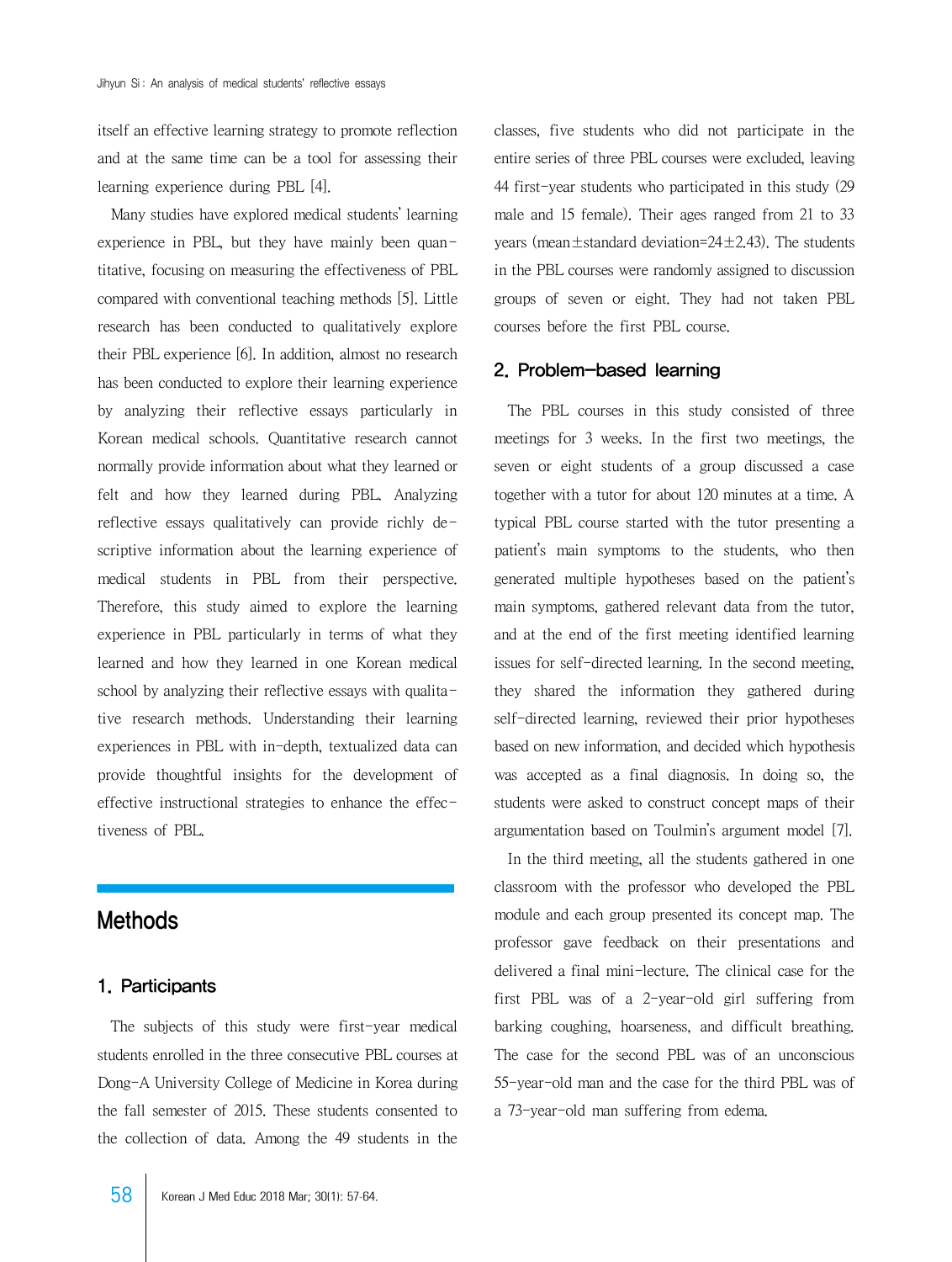#### 3. Procedures

 Before the PBL sessions, students and tutors were given a PBL orientation session, and these orientation sessions were mandatory for both students and tutors. The first PBL session proceeded at the beginning of the fall semester and the second session proceeded 5 weeks later, while the third PBL proceeded in March of the next year. The students were asked to write reflective essays about their PBL learning experience in terms of what they understood and how they learned after a mini-lecture in the third meeting of each PBL course. Thus, in total, they wrote reflective essays three times and they wrote them anonymously.

#### 4. Analysis

 The students wrote 107 essays in total as some of them did not write the reflective essays; 39 in the first PBL, 28 in the second PBL, and 40 in the third PBL wrote the reflective essays. Their reflective essays were analyzed with an inductive content analysis method [8]. The purpose of this study was to explore medical students' learning experience in PBL, so coded categories should be derived directly from the text data. Thus, inductive analysis was utilized. In order to systematically analyze reflective essays, NVIVO 11, qualitative research software developed by QSR International, was utilized (QSR International, Doncaster, Australia). Using this software, the data were first coded using open coding techniques [8], which entailed assigning headings to all the data. The reflective essays were read through again and as many headings as necessary were assigned to describe all aspects of the content, after which related headings were combined into higher-order heading. The related higher-order coding was then grouped as sub-categories. The sub-categories with similar events are grouped as categories. Through this abstraction

process [8], each category revealed the distinctive characteristics of PBL learning experience. These categories were reviewed by another expert in the field of education technology and if there was disagreement between the researcher and the second expert, the categories were modified based on their consensus. The final findings were also calculated with frequency using IBM SPSS ver. 23.0 (IBM Corp., Armonk, USA).

## **Results**

 The coding process yielded sixteen sub-categories and these categories were grouped into six categories according to the distinctive characteristics of PBL learning experience: integrated knowledge base, clinical problem solving, collaboration, intrinsic motivation, self-directed learning, and professional attitude. Among these categories, integrated knowledge base (34.68%) and professional attitude (2.31%) were the categories mentioned most and least frequently, respectively. Table 1 shows the frequency with which each category occurred.

 Regarding the category of integrated knowledge base, the findings generally indicate that the medical students recognized those authentic learning experiences during PBL as valuable that dealt with real clinical cases as doctors do. They also perceived that they could remember what they learned through PBL longer than what they learned in class. In addition, many of them reported that they felt a lack of medical knowledge. Regarding the category of clinical problem solving, the findings generally illustrate that while they were involved in clinical problem solving, they recognized their lack of problem-solving skills and understood they should not abandon their initial hypotheses without very strong evidence. Regarding the category of collaboration,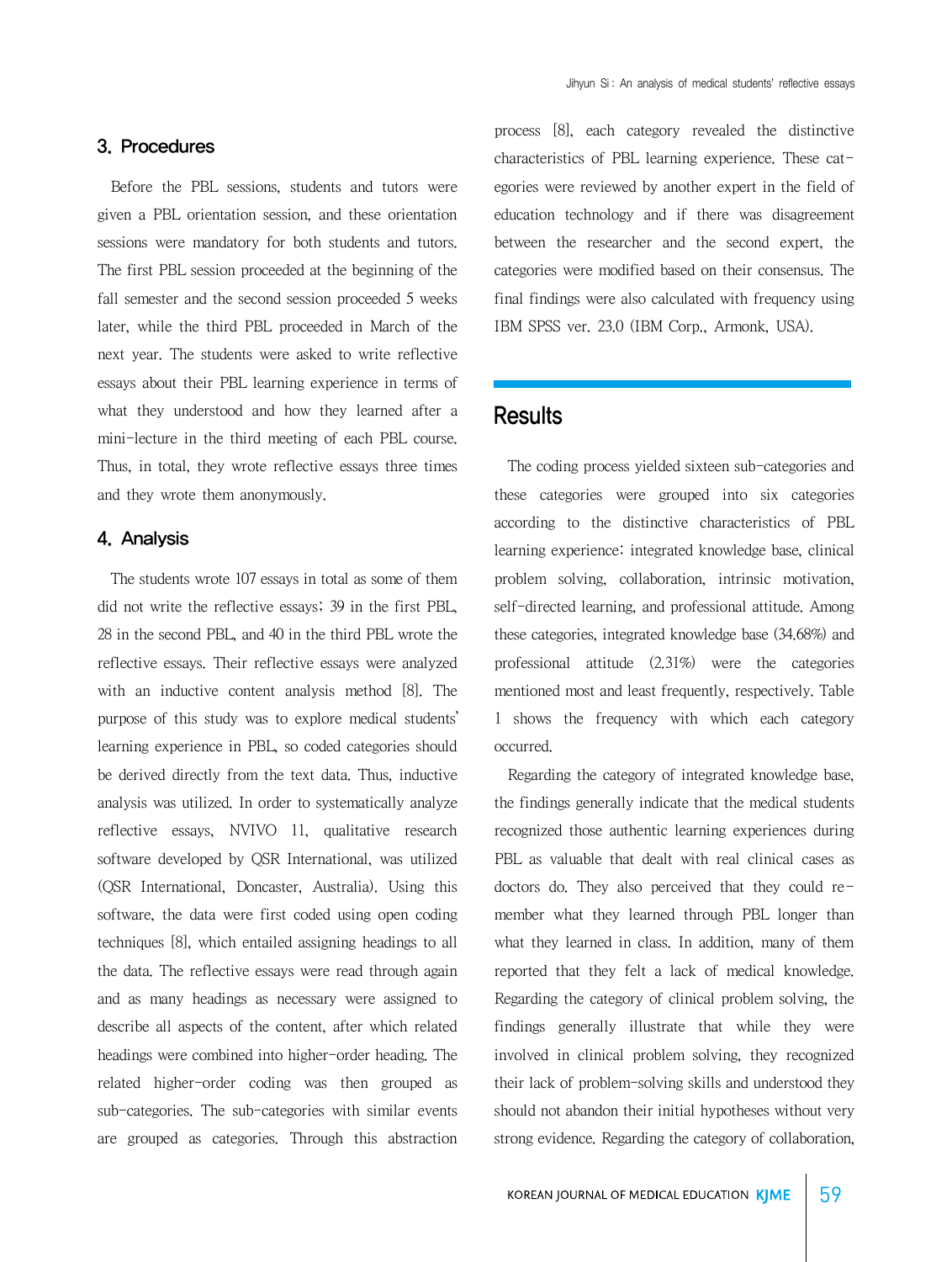### Table 1. Frequency and Ratio of Each Category of the Data

| Category                                               | No. (%)    | Total no. $(\% )$ |
|--------------------------------------------------------|------------|-------------------|
| Integrated knowledge base                              |            | 60 (34.68)        |
| Recognizing authentic learning experiences as valuable | 25 (14.45) |                   |
| Recognizing a lack of medical knowledge                | 23 (13.29) |                   |
| Acquiring medical knowledge                            | 7(4.05)    |                   |
| Remembering what I learn for a long time               | 5(2.89)    |                   |
| Clinical problem solving                               |            | 56 (32.37)        |
| Recognizing the risk of hasty decision                 | 20 (11.56) |                   |
| Understanding the clinical problem-solving process     | 17(9.83)   |                   |
| Acquiring clinical problem-solving skills              | 15(8.67)   |                   |
| Recognizing a lack of problem-solving skills           | 4(2.31)    |                   |
| Collaboration                                          |            | 24 (13.86)        |
| Understanding the effectiveness of collaboration       | 18 (10.40) |                   |
| Recognizing poor communication skills                  | 3(1.73)    |                   |
| Promoting active participation                         | 3(1.73)    |                   |
| Intrinsic motivation                                   |            | 15 (8.67)         |
| Increasing interest in learning                        | 15 (8.67)  |                   |
| Self-directed learning                                 |            | 14 (8.10)         |
| Acquiring self-directed learning skills                | 7(4.05)    |                   |
| Inducing active learning                               | 5(2.89)    |                   |
| learning from various sources                          | 2(1.16)    |                   |
| Professional attitude                                  |            | 4(2.31)           |
| Reflecting on the professional attitude of doctors     | 4(2.31)    |                   |

#### Table 2. The Examples of the Contents of the Reflective Essays Corresponding to Each Category

| Category                                                     | References                                                                                                                                                                                                                                                                                                                                                 |
|--------------------------------------------------------------|------------------------------------------------------------------------------------------------------------------------------------------------------------------------------------------------------------------------------------------------------------------------------------------------------------------------------------------------------------|
| Integrated knowledge base                                    |                                                                                                                                                                                                                                                                                                                                                            |
| Recognizing authentic<br>learning experiences as<br>valuable | did not realize before that I was actually learning to use the knowledge. I got the impression that I was<br>actually doing medical practice rather than merely acquiring knowledge in PBL.<br>have had a very valuable experience in dealing with a real case and through PBL I was able to see how<br>to apply what I learned when seeing real patients. |
| Recognizing a lack of medical<br>knowledge                   | I realized that I knew nothing.<br>tried to make more comments when we set hypotheses, but I realized that I still lacked medical knowledge.                                                                                                                                                                                                               |
| Acquiring medical knowledge                                  | became aware of symptoms and treatments for drug addiction.<br>realized that there were the other causes of edema than kidney, heart, and liver disease.                                                                                                                                                                                                   |
| Remembering what I learn for<br>a long time                  | felt that I could remember what I learned in the PBL course for a long time as I did not just listen to<br>lectures. I normally do not review the contents of the class and then soon forget them, but the knowledge<br>acquired through this PBL course seems like it will not be forgotten for a long time.                                              |
| Clinical problem solving                                     |                                                                                                                                                                                                                                                                                                                                                            |
| Recognizing the risk of a hasty<br>decision                  | learned that even if the probability is low, I should not dismiss a certain hypothesis without data that can<br>reject the hypothesis for sure.<br>found that the hypothesis that I was sure of at the beginning could not be the answer.                                                                                                                  |
| Understanding clinical<br>problem-solving process            | learned that it is important to understand the situation of the patient and listen to the witnesses and the<br>guardians'statements rather than merely start with tests.                                                                                                                                                                                   |
|                                                              | Because there was no particular evidence suggestive of a specific disease in the results of various tests, it<br>was difficult to access the underlying cause of the disease. It was like solving a problem without an answer.                                                                                                                             |
| Acquiring clinical<br>problem-solving skills                 | The PBL provided a glimpse into the diagnostic process. Through PBL, I learned the process of arriving at<br>a diagnostic decision by applying existing knowledge and studying the necessary knowledge.<br>Before making a diagnosis, I realized it is always a good idea to review clinical problem-solving processes                                     |
|                                                              | logically, and once again I realized the importance of clinical problem-solving skills.<br>$10$ antiqued to the next nego                                                                                                                                                                                                                                  |

(Continued to the next page)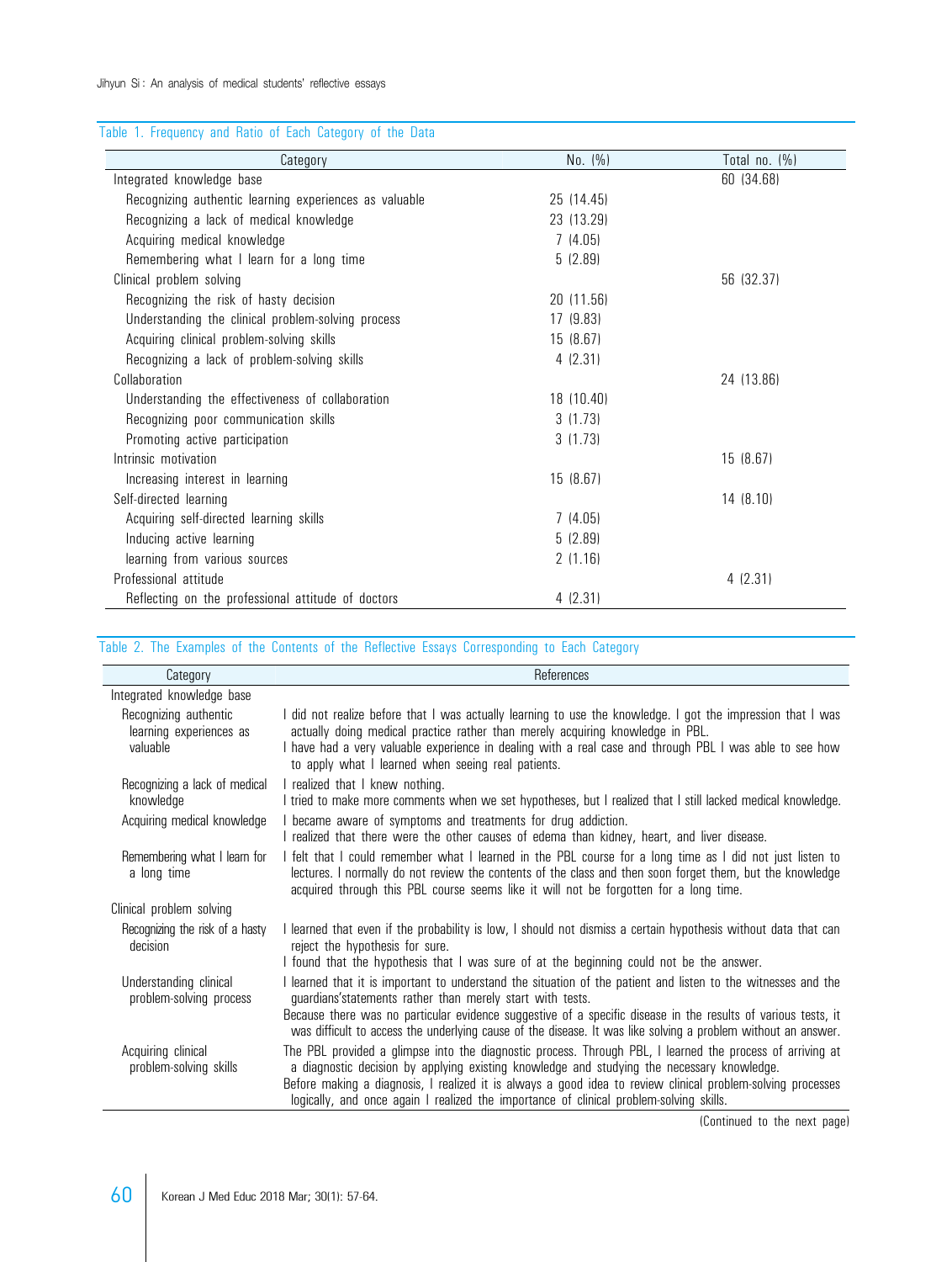| Category                                               | References                                                                                                                                                                                                                                                                                                                                                                                |
|--------------------------------------------------------|-------------------------------------------------------------------------------------------------------------------------------------------------------------------------------------------------------------------------------------------------------------------------------------------------------------------------------------------------------------------------------------------|
| Recognizing a lack of<br>problem-solving skills        | I thought that I should be more familiar with the process of problem solving. I needed more training to acquire<br>clinical problem-solving skills.                                                                                                                                                                                                                                       |
| Collaboration                                          |                                                                                                                                                                                                                                                                                                                                                                                           |
| Understanding the<br>effectiveness of<br>collaboration | I felt that collaborating with my colleagues was very important to my life as a physician, as the doctors in<br>various departments have to collaborate in order to solve a clinical case.<br>I have considered various diseases, but when I heard the other groups' presentation, it seemed to be an opportunity<br>to broaden my point of view by considering other directions.         |
| Recognizing poor<br>communication skills               | I was accustomed to talking, and found out that I am not good at listening to others' thoughts.<br>I felt it is important to deliver my thought logically and explain my points well. I think I need training in communication<br>skills to be a better discussant.                                                                                                                       |
| Promoting active<br>participation                      | In PBL, I felt that I should not only share my thoughts with the person next to me, but also express them<br>to a group as a whole. I felt I should participate more actively in discussion.                                                                                                                                                                                              |
| Intrinsic motivation                                   |                                                                                                                                                                                                                                                                                                                                                                                           |
| Increasing interest in learning                        | It was a fresh shock to me to actively get involved in discussions and learn from them. It was interesting<br>to generate and accept or reject hypotheses along the way through logical thinking processes.<br>In the case of an emergency like this case, I heard I should judge the cause within 5 minutes and treat it.<br>I will study hard so that I can make judgement immediately. |
| Self-directed learning                                 |                                                                                                                                                                                                                                                                                                                                                                                           |
| Acquiring self-directed<br>learning skills             | I looked for something that I did not know but was curious about during the problem-solving process. This<br>learning method is very effective.                                                                                                                                                                                                                                           |
|                                                        | During the PBL class, the self-directed learning for group work was very useful and I learned a lot from it.                                                                                                                                                                                                                                                                              |
| Inducing active learning                               | I searched for information which I did not know before class, so I got more actively involved in the learning<br>process.                                                                                                                                                                                                                                                                 |
|                                                        | I got to understand what I did not know related to the case under discussion. Thus, I could study what I<br>did not know and in doing so, I become more active.                                                                                                                                                                                                                           |
| Learning from various<br>resources                     | During PBL, I read the materials that I searched for through websites that doctors made or through papers<br>that doctors wrote rather than textbooks, and I applied what I read to solve the case.<br>I learned a lot by preparing appropriate reference materials that my team would use to solve the case.                                                                             |
| Professional attitude                                  |                                                                                                                                                                                                                                                                                                                                                                                           |
| Reflecting on the professional<br>attitude of doctors  | I reflected deeply on the attitude of the practitioner through a real misdiagnosis case. I should not be too<br>stubborn in my decision.<br>If I make a wrong diagnosis, I should acknowledge it instantly and offer a patient proper treatment.                                                                                                                                          |

Table 2. (Continued)

PBL: Problem-based learning.

the findings generally illustrate that the students felt how effective or important collaboration was in terms of solving a clinical case. They also thought that collaboration promoted their active participation, but that their poor communication skills were a hindrance to effective collaboration. Regarding the category of self-directed learning, they mentioned that the process of searching for what they did not know but needed to know related to the clinical case was very useful for their learning and through this self-directed learning process, they were actively engaged in learning and had learned from various resources. In addition, they expressed that the PBL process increased their interest in learning and

made them ponder the professional attitude of a doctor, such as what they should do as a professional practitioner when they make mistakes. Table 2 presents examples of the contents of the reflective essays corresponding to each category.

# **Discussion**

 This study analyzed Korean medical students' reflective essays using a qualitative research method to explore their' learning experience in PBL from their voice. The category, "recognizing authentic learning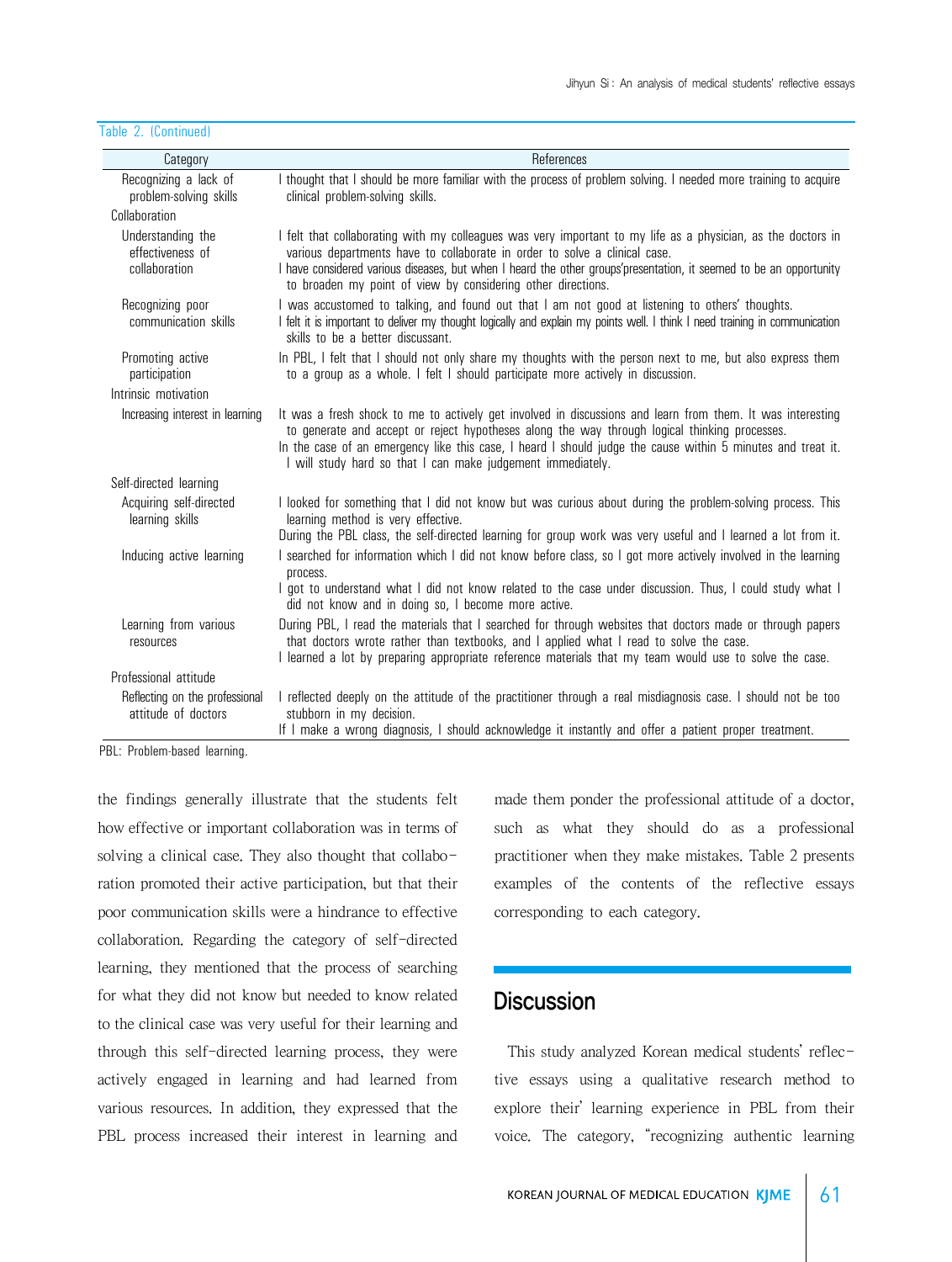experiences as valuable" was the most occurring category. An authentic learning experience is one of the distinctive essential characteristics of PBL and the students clearly recognized it as valuable. Through dealing with a clinical case, students can construct an integrated knowledge base across multiple disciplines, and such a knowledge base can enhance their ability to recall what they have learned and apply it to clinical work [9]. This finding is the same to that of Choi et al. [10] reporting that nursing students expressed the view of the authentic learning experience in PBL as very useful and valuable.

 Regarding clinical problem-solving skills, the findings showed that PBL have positive effects of developing their clinical problem-solving skills. In fact, whether students acquire clinical problem-solving skills during PBL are not conclusive according to the previous research [10-12]. However, their statements are in agreement with studies showing positive effects on this issue [10,11]. Regarding collaboration, the findings showed that the students understood how important it is for successful problem solving that they function well as part of team and that there is a smooth open exchange of ideas and active engagement by all members of a group. In fact, there was little research conducted regarding effects of PBL on developing collaboration skills. This result showed that PBL is an effective method for developing collaboration skills and this result is consistent with that of L'Ecuyer et al. [13], which reported that nursing students expressed PBL as an effective method for developing collaboration skills in their reflective essays.

 Students are more motivated when they feel what they are learning is valuable to them [2]. As expected according to the result, as solving a real clinical case was a valuable experience to them, their motivation toward learning was enhanced. This result is in the same vein as

other research indicating that PBL improves students' motivation toward learning [6,11]. One of the goals of PBL is to develop self-directed learning skills. The students reported that they developed self-directed learning skills through PBL, and this result is the same as that of other studies reporting positive effects of PBL on self-directed learning [10]. Finally, the students also commented on professional attitudes. One of the clinical cases discussed during PBL in this study concerned a girl who had been previously hospitalized 8 times due to misdiagnosis. Through this case, the students pondered what they should do when they misdiagnose a patient. The demonstration of an appropriate professional attitude is a critical skill in the field of heath science, and the results indicate that PBL can be a useful tool for developing the professional attitudes of medical students.

 These findings suggest several instructional strategies. First, the authentic learning afforded by PBL was most frequently mentioned in the reflective essays and the medical students recognized it as valuable. Thus, as authentic learning is a key component of successful PBL, a clinical case provided to students should be carefully designed. A good clinical case should be realistic, allows students to evaluate the effectiveness of their knowledge, requires multidisciplinary solutions, fosters communication skills as they exchange their opinions, and motivate their need to know and learn [2]. Secondly, the medical students mentioned that their poor communication skills were a hindrance to their active participation in collaborating with others. Listening to others and expressing one's opinion logically are essential components of successful collaboration. Thus, training in communication skills before PBL can be an effective strategy for enhancing the effectiveness of collaboration. Thirdly, they also expressed their lack of problem-solving skills and their need for such training. Thus, a workshop session offering training in problem-solving skills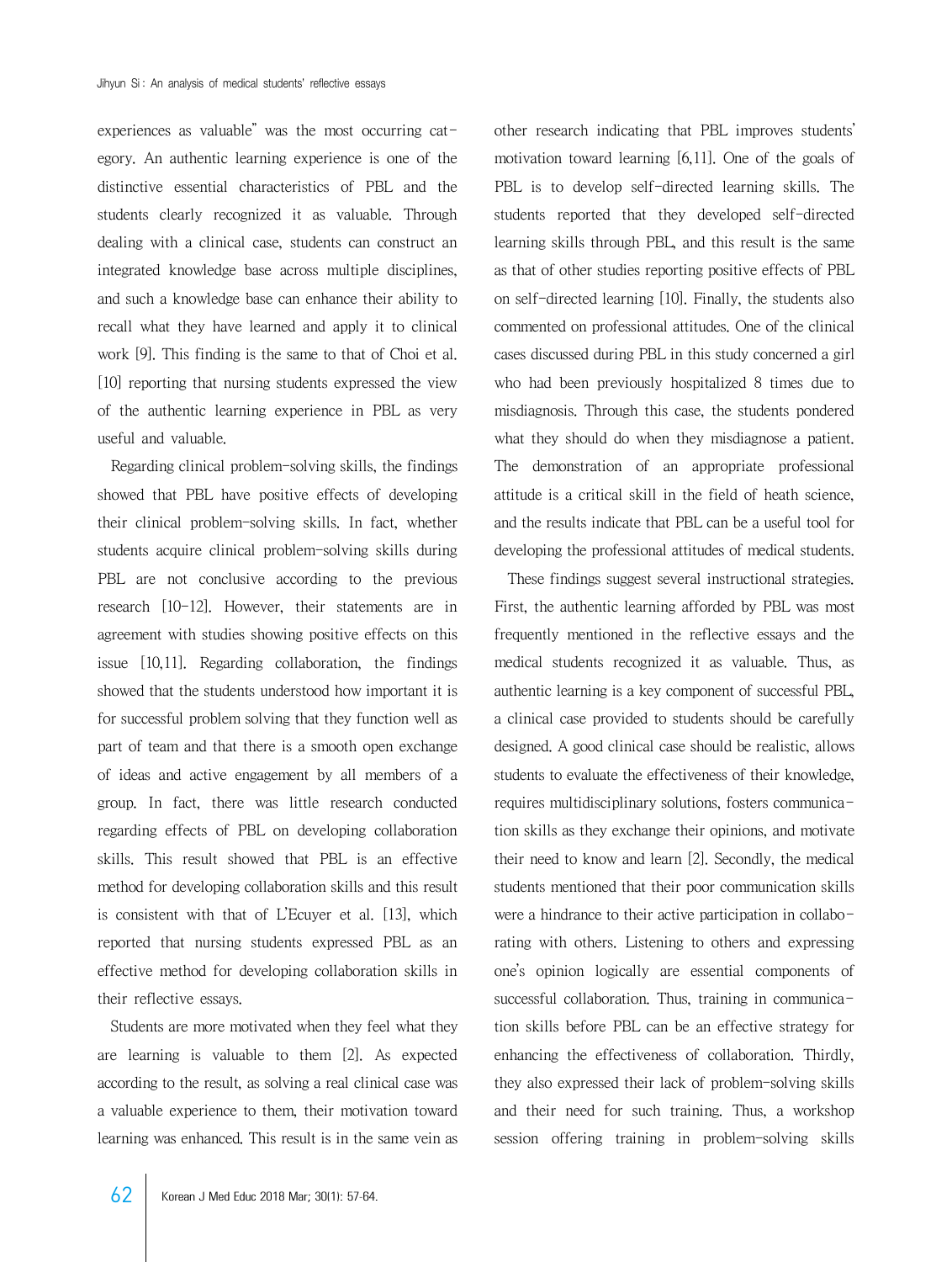before PBL can help them develop effective clinical problem-solving skills. Lastly, this study shows that PBL can be used in the development of the professional attitudes of medical students, which is an important objective of medical education. In order to do so, they must reflect on how they respond to difficult situations, and PBL can provide this opportunity with a welldesigned clinical case.

 This study has limitations. The reflective essays that were analyzed were collected after three PBL courses. Although they were conducted consecutively, there were intervals between them. Thus, the possibility was not entirely excluded that this interval might have influenced the contents of the reflective essays. Furthermore, a study qualitatively exploring how medical students apply the knowledge and skills acquired from the PBL experience in their clinical practices is needed to confirm and deepen the results of this study.

 In conclusion, the findings of this study provide an overall understanding of the learning experience of Korean medical students during PBL particularly in terms of what they learned and how they learned with rich descriptive commentaries from their perspectives as well as several thoughtful insights to help develop instructional strategies to enhance the effectiveness of PBL.

#### ORCID:

Jihyun Si: https://orcid.org/0000-0002-4782-6104

Acknowledgements: None.

**Funding:** This work was supported by the Dong-A University research fund.

Conflicts of interest: No potential conflict of interest relevant to this article was reported.

## References

- 1. Lim LA. A comparison of students' reflective thinking across different years in a problem-based learning environment. Instr Sci. 2011;39(2):171-188.
- 2. Hmelo-Silver CE. Problem-based learning: what and how do students learn? Educ Psychol Rev. 2004;16(3):235- 266.
- 3. Xie Y, Ke F, Sharma P. The effect of peer feedback for blogging on college students' reflective learning processes. Internet High Educ. 2008;11(1):18-25.
- 4. Kang I, Jung ES. The reexamination of educational implications of reflective journals: a university class case. Korean J Educ Methodol Stud. 2009;21(2):93-117.
- 5. Moon JA. Learning journals: a handbook for academics, students and professional development. London, UK: Routledge Falmer; 1999.
- 6. Hwang SY, Jang KS. Perception about problem-based learning in reflective journals among undergraduate nursing students. J Korean Acad Nurs. 2005;35(1): 65-76.
- 7. Toulmin SE, Rieke RD, Janik A. An introduction to reasoning. 2nd ed. New York, USA: Macmillan; 1984.
- 8. Elo S, Kyngäs H. The qualitative content analysis process. J Adv Nurs. 2008;62(1):107-115.
- 9. Barrows HS. Problem-based learning in medicine and beyond: a brief overview. New Dir Teach Learn. 1996; 1996(68):3-12.
- 10. Choi E, Lindquist R, Song Y. Effects of problem-based learning vs. traditional lecture on Korean nursing students' critical thinking, problem-solving, and self-directed learning. Nurse Educ Today. 2014;34(1):52-56.
- 11. Klegeris A, Hurren H. Impact of problem-based learning in a large classroom setting: student perception and problem-solving skills. Adv Physiol Educ. 2011;35(4): 408-415.